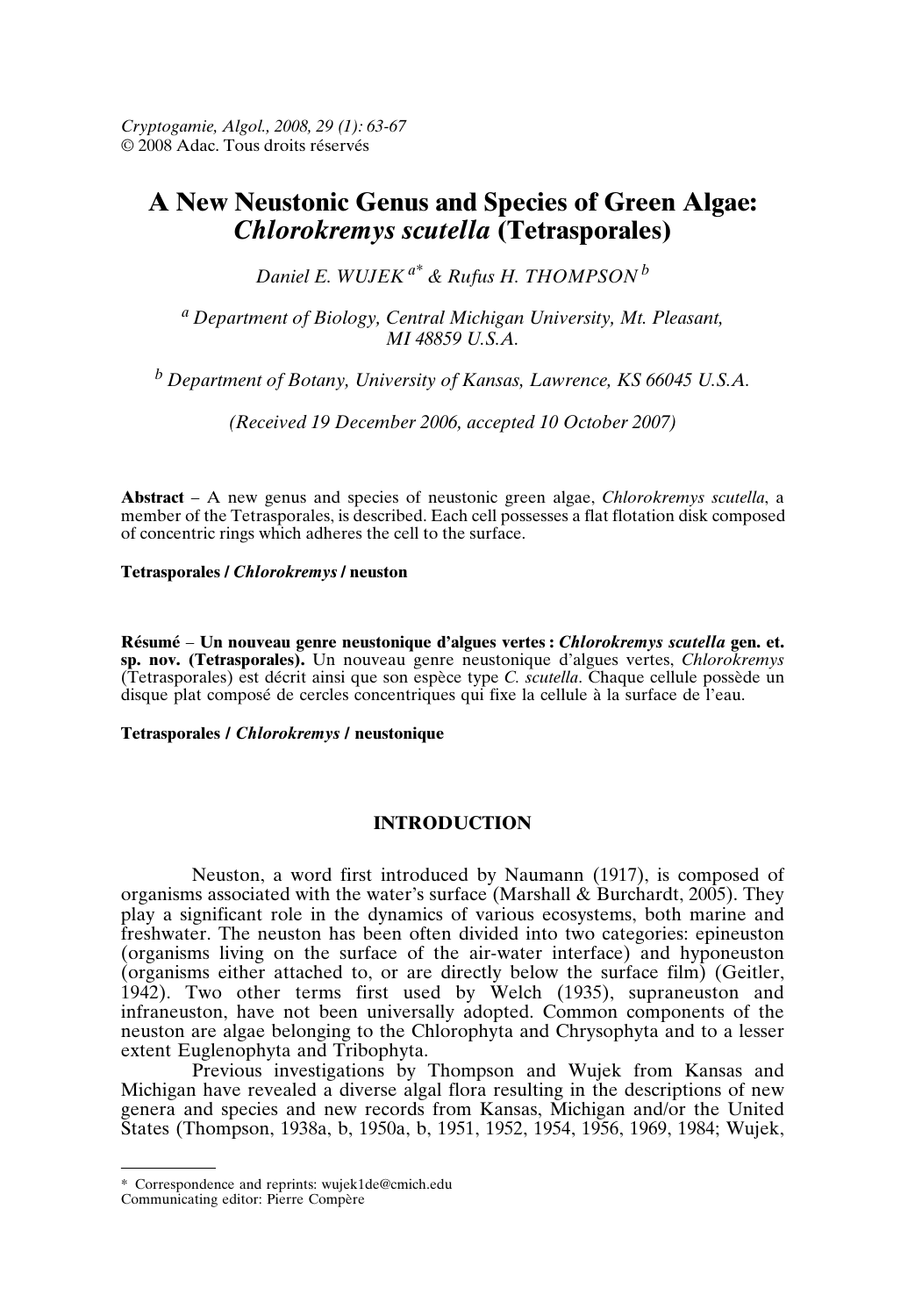1965, 2006; Wujek & Igoe, 1989; Thompson & Wujek, 1992, 1998; Wujek & Thompson, 2002; Wujek & Weis, 1984; Wujek *et al.*, 1980). The purpose of this paper is to describe a new genus and species of tetrasporalean alga first observed from a Douglas County, Kansas turnpike marsh. Additional observations were made from a Michigan collection.

# **MATERIALS AND METHODS**

Phytoplankton samples containing *Chlorokremys* were collected with a 20 µm plankton net from an I-70 turnpike marsh, Douglas County, west of Lawrence, Kansas, July 1968. Additional samples containing *Chlorokremys scutella* were collected from Miller's Marsh, Charlevoix County, Michigan, July 1990. Stock cultures were transferred periodically to insure continuous vegetative reproduction. Observations with AO or Zeiss Photoscope II microscopes were made both from freshly collected material and from short term cultures grown in soil water extract or Bold's Basal Medium (Bold, 1967), with additional soil water extract. Attempts to maintain cultures for extended periods failed; cultures no longer survive.

Microscopic slides were prepared by gently touching a cover slip parallel to the surface of a sample or culture that had been allowed to stand for several hours in a stackable culture dish  $(115 \times 50 \text{ mm})$ .

#### **RESULTS AND DISCUSSION**

## *Chlorokremys scutella* **Wujek** *et* **Thompson, gen. et sp. nov. (Figs 1-5)**

### *Chlorokremys* **Wujek** *et* **Thompson, gen. nov.**

**Diagnosis:** *Alga unicellularis, neustonica, operculo pateriformi tenui natanti. Cellulae globosae 5-14 µm diametro ab paginae visae, 3-8 ab laterali. Cellula subter visa rotunda ad ovoidea, interdum angularis si operculum replicatum ad marginem; visa similiter, chloroplastus viridis, circularis vel ovalis sed saepe margine irregulariter lobato cum pyrenoide centrali. Extra chloroplastum, lobi obtusi incolorati, forma, ordine et numero irregulariter distributi, globulis numerosis ad basim loborum, unus per vacuolam parvam. A latere visum, operculum natans ferrugineum, errigens leniter ab margine sustinente. A latere visa, cellusa ipsa ellipsoidalis vel sphaerica ad segmentum curvatum affixa. Ex margine cellulae et contra operculum, lobi obtusi praesentes. Pars libera cellulae laevis, rotundata, vagina gelatinosa vice pariete celluloso manifesto. Chloroplastus parietalis contra curvaturam superficialem operculi, marginibus lobatis irregulariter sed cum lobis incoloratis prope basim alternantibus. Propagatio asexualis per zoosporas biflagellatas vel per aplanosporas. Propagatio sexualis non observata.*

**Typus:** die 28 July anni 1968 in palude iuxta viae I-70, Douglas County, Kansas, USA. Figuris 1 monstratus, in collectione Universitatis Michiganensis Centralis (17354), Mount Pleasant, Michigan. Holotypus: Fig. 1.

Alga is unicellular, neustonic with a thin saucer-shaped flotation cap (Fig. 1). Cells are globose, from 5-14 µm in diameter in surface view and from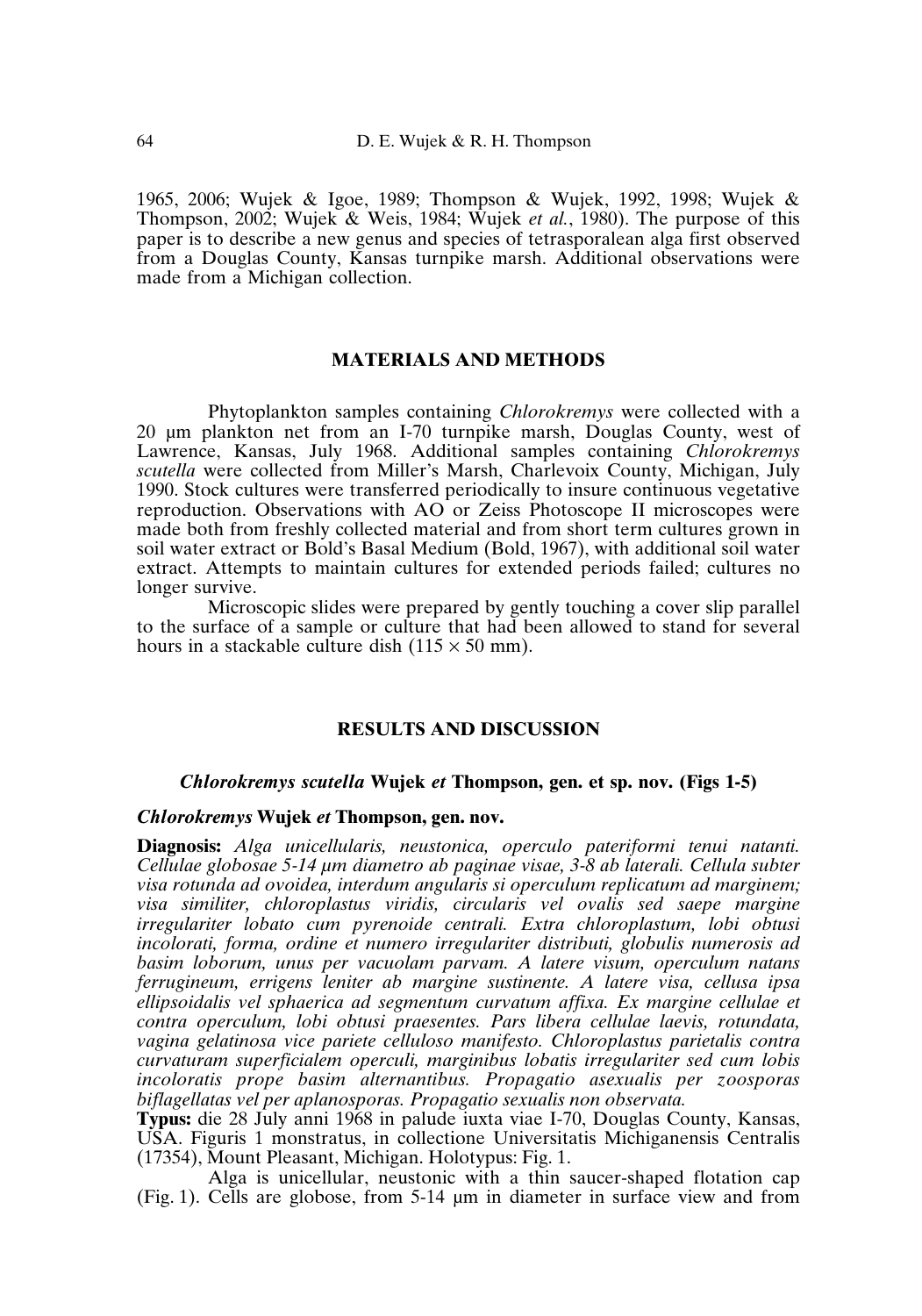

Figs 1-5. *Chlorokremys scutella* gen. et sp. nov. **1.** Holotype. Cell from beneath. **2.** Top view. **3.** Aplanosporic reproduction. **4.** Side view. **5.** Zoospore. Scale = 1-4, 10 µm, 5, 5 µm.

3-8 µm in thickness in side view. From below, the cell appears to be round to oval, sometimes angular if the flange portion of the cap is folded back at several points (Figs 2, 4). In this same view the green plastid may be circular, oval, or more often with an irregularly lobate margin and with a central pyrenoid. External to the plastid, in this view, are blunt, colorless lobes in no regular number, order or form and these contain, at their base, numerous globules one each to a small vacuole. These stain immediately and deeply with methylene blue. The pyrenoid starch plates stain immediately and distinctly with IKI. Cells are uninucleate, the nucleus lying directly above the pyrenoid. Contractile vacuoles, while present, are not readily visible. In side view the flotation cap rises in a shallow curve from the supporting flange; the cap becomes brown with iron. The cell proper is attached to the curved portion and is ellipsoidal to nearly spherical in side view (Fig. 4). From the margin of the cell and against the cap are the colorless blunt lobes. The free portion of the cell is smooth and rounded and invested by a gelatinous sheath instead of a defined cellulose wall. The plastid is parietal and lies against the upper curvature toward the surface of the cap, and its margins are irregularly lobed corresponding to the colorless lobes at the base but alternate with them. Flotation disk and cell are more or less parallel with the water surface. Asexual reproduction by biflagellate zoospores or by aplanospores. Sexual reproduction not observed.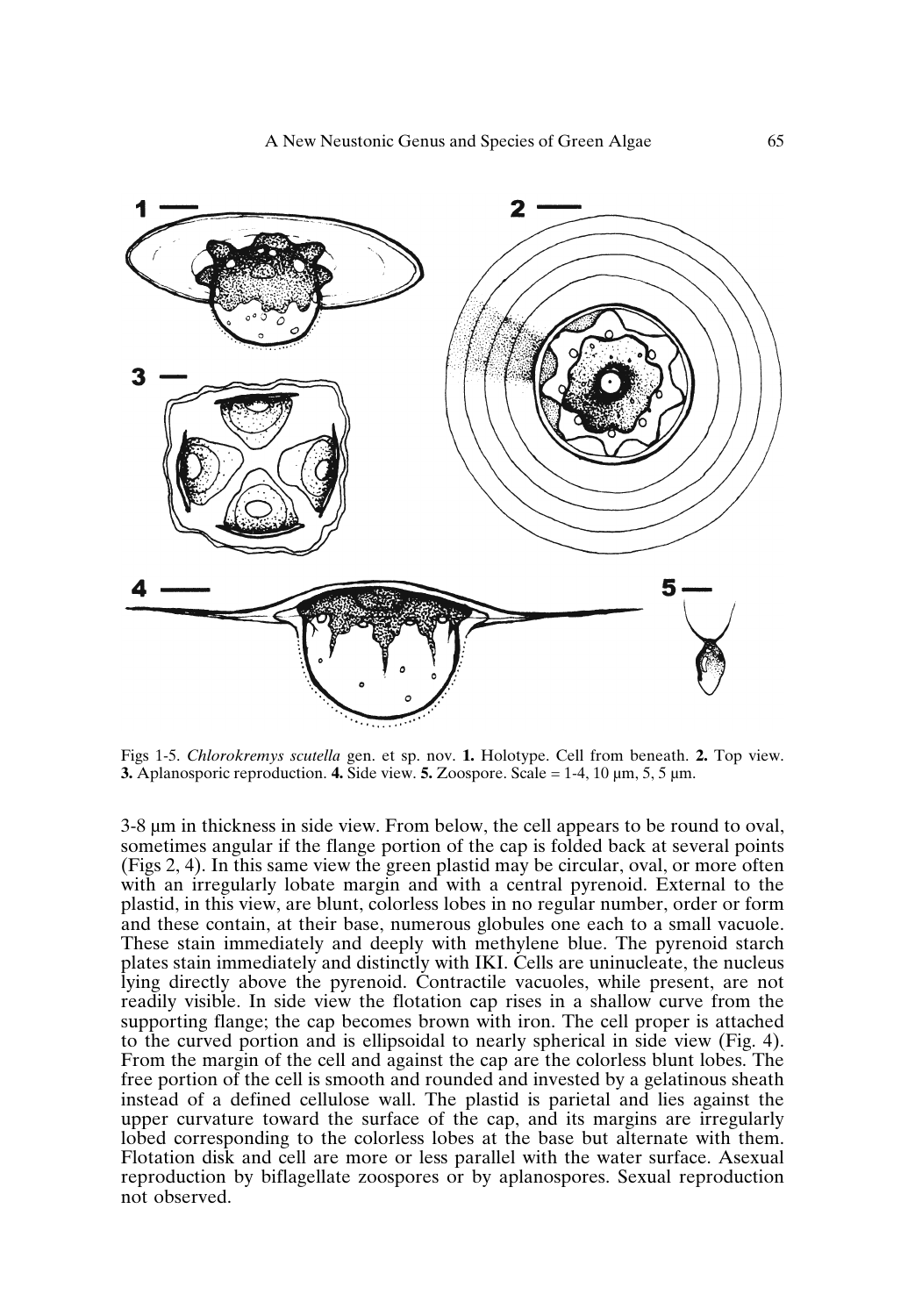**Type:** collected 28 July 1968 in a I-70 turnpike marsh, Douglas County, Kansas. Holotypus: Fig. 1. Material observed from Michigan is in the CMC herbarium as aqueous sample, accession number 17354.

**Etymology:** The epithet "*Chlorokremys*" is derived from the Greek "chloro" meaning green and "kremys" meaning to hang.

### *Chlorokremys scutella* **Wujek** *et* **Thompson, sp. nov.**

**Diagnosis:** *Characteres generis: Cellulae laxe aggregatae ab coalescentibuss cellulis propinquis aut fortasse ab divisione cellulae et motu laterali cellulae filialis unae, operculum suum secernentis. Cellulae saepe quaternae, juvenalissimas includentes, ergo ab divisione cellulae originatae aut fortasse ab quatuor zoosporis non liberatis effectae. Numerosae cellulae solitariae juvenalissimae indicunt ut per zoosporas productae. Unum operculum vetum vacuum observatum foramine magno in pariete submerso. Zoosporae ellipsoidales (5-9 µm) duabus flagellis aequilongis. Stigma praesens.*

**Typus:** die 28 July anni 1968 in palude iuxta viae I-70, Douglas County, Kansas. Figuris 1 monstratus, in collectione Universitatis Michiganensis Centralis, Mount Pleasant, Michigan. Holotypus: Fig. 1.

**Etymology:** The epithet "*scutella*" refers to the saucer-shaped flotation cap.

Characteristics as for the genus. Loose aggregates of cells occur by coalescence of adjacent cells or perhaps by division of the cell and a lateral movement of one daughter cell which then secretes its own cap.

Rafts of four cells only are frequent and groups of four very young cells suggest that these have originated by cell division but the same situation could develop from four unreleased zoospores (Fig. 3). Numerous very young solitary cells suggest that zoospores are produced and one old empty cap was observed in which there was a large hole in the submerged wall. Zoospores are ellipsoidal  $(5 \times 9 \text{ µm})$ , with two equal flagella (Fig. 5). A stigma is present.

Additional observations of the organism were made from samples collected in July 1990 from Miller's Marsh, Beaver Island, Charlevoix County, Michigan (CMC accession number 17354).

It is the unique pattern of the cap which separates this taxon from other species. The cells approach *Nautococcus emersus* Geitler (1942) in appearance, but *C. scutella*'s pyrenoid lacks the stellate appearance observed in pyrenoids of older cells of *N. emersus*. Neustonic *Nautococcus* taxa also lack the characteristic caps present on *Chlorokremys* cells. Its overall morphology closely resembles Pascher's (1942) chrysophycean genus *Kremastochrysis*. However, the cells of *Chlorokremys* possess chloroplasts and the zoospores have equal biflagellate flagella. In that regards it approaches Pascher's (1942) green algal genus *Kremastochloris*. *Kremastochloris* cells, with zoospores similar to *Chlorokremys*, though, lack the extensive flat disc with concentric zones which adheres *Chlorokremys* to the surface. A portion of each *Kremastochloris* cell is highly elevated above the surface of the water, while in *Chlorokremys*, the cell is more or less parallel with the water's surface.

However, in its overall morphology, our organism most closely resembles *Nautocapsa neustophila* (Czosnowski) Ettl *et* Ettl, a genus described by Ettl & Ettl (1959). It is based on a *Carteria* species, *C. neustophila* (Czosnowski, 1952), which also possesses a flotation cap. However, the cell of *N. neustophila* is completely enveloped in a gelatinous sac and its flotation cap does not contain concentric rings, characters lacking in our taxon. Additionally, zoospores of *N. neustophila* are quadriflagellate whereas the zoospores of *C. scutella* are biflagellate.